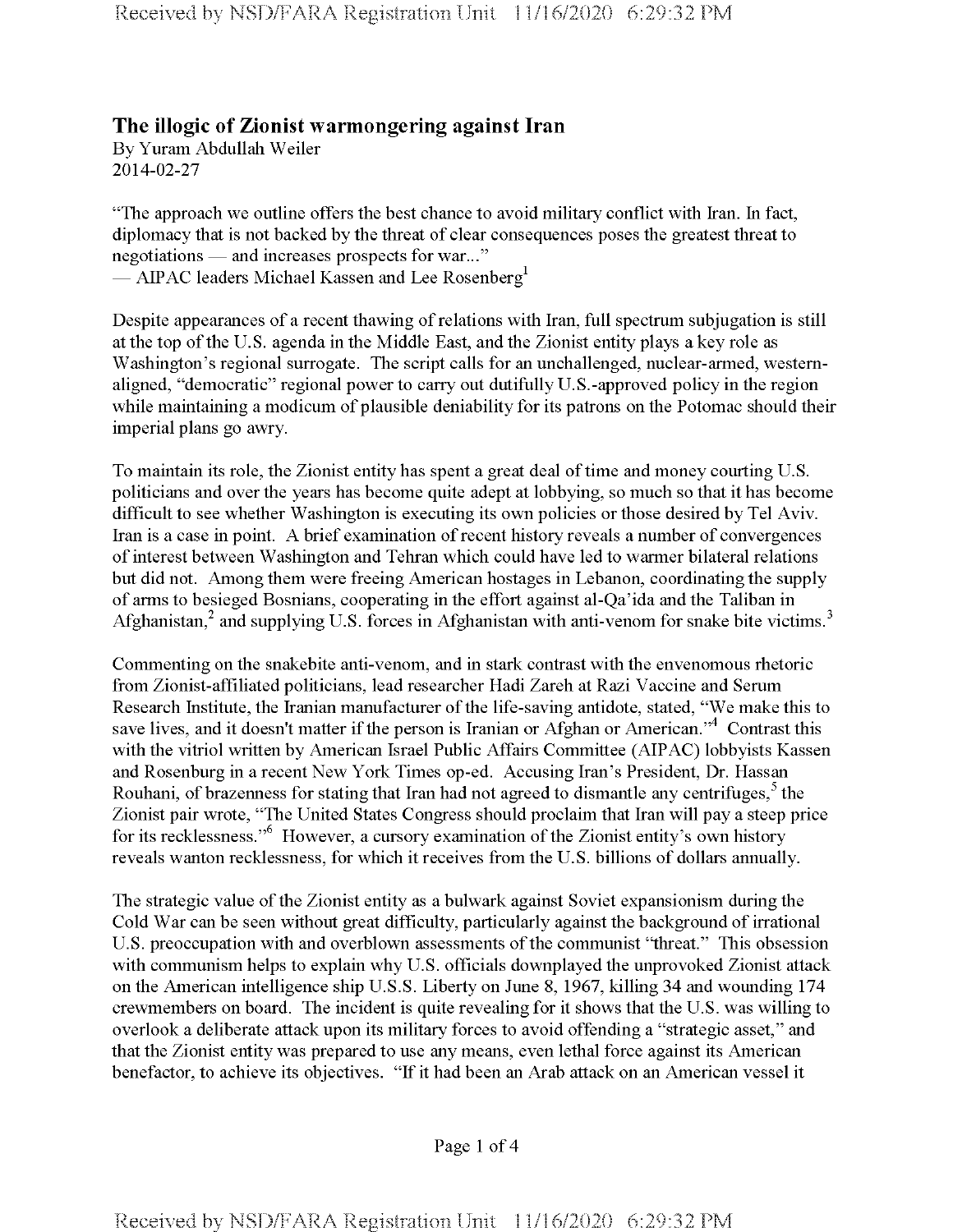would have been an entirely different matter," wrote columnist Alan Hart, "In that event there would have been saturation coverage with demands for retaliation."<sup>7</sup>

It was the mission ofthe U.S.S. Liberty that precipitated the attack. Tel Aviv's goal of a "Greater Israel" required the capture of the Sinai from Egypt and the Golan Heights from Syria, but Washington, fearful of Soviet retaliation, had agreed only to allow seizure of the Sinai, and had stationed the U.S.S. Liberty to ensure the Zionists would not attack Syria. This concession by U. S. President Lyndon B. Johnson, however, did not satisfy then Zionist war minister Moshe Dayan, who, knowing the ship would be monitoring his military communications, ordered the attack, which included napalm, on what was then America's most advanced intelligence vessel, so as to eliminate this obstacle to his plans to grab the Golan Heights. Incidentally, Dayan had leaked his assault plans to the U.S. naval attaché in Tel Aviv, who, in turn, alerted his superiors in Washington. Apparently, Johnson caved in to the Zionists and allegedly sent a secure communication to the Liberty to leave the area, but the message was never received.<sup>8</sup>

In 1981, we again see the arrogant intransigence of this presumed U.S. ally. By that time, U.S. strategic focus had shifted to the Persian Gulf and the protection of its "vital interests," namely crude oil, as a result of the victory of the Islamic Revolution in Iran in 1979 and the Soviet invasion of Afghanistan in reaction to Iran's revolution. Having "lost" Iran, the U.S. at this point had three main goals: first, keeping the Soviets out of the Persian Gulf; second, keeping the sea lanes open for oil shipped by its Persian Gulf allies; and third, containing the Islamic Revolution in Iran. To achieve the last goal, the U.S. had enlisted the help of Iraq's dictator Saddam to attack Iran, providing him with a broad range of military support<sup>9</sup> that included chemical weapons of mass destruction, some 100,000 of which were used against Iran.<sup>10</sup>

When the Zionist regime launched an air strike on Iraq's Osirak reactor on June 7, 1981 without Washington's blessing, there was serious talk among Reagan's White House staff, mainly led by then Vice President George H.W. Bush and Chief of Staff James Baker, about the need to take punitive measures against the Zionists for their unauthorized surprise raid on the U.S. pseudoally. As a result, then U.S. representative to the U.N. Jeanne Kirkpatrick voted on June 19, 1981 in favor of a Security Council resolution condemning the attack by the Israeli entity.<sup>11</sup> Calling the incident a "premeditated Israeli air attack on Iraqi nuclear installations," the text of Security Council Resolution 487 noted that while Iraq had accepted IAEA safeguards on its nuclear activities, the Zionist regime had "not adhered to the non-proliferation Treaty," and urged Tel Aviv "to place its nuclear facilities under IAEA safeguards."<sup>12</sup> To date, as is well known, the Israeli entity has repeatedly thumbed its nose at the Board of Governors of the IAEA, with the tacit approval of its enablers in Washington.

Unbridled by the collapse of the Soviet Union and the "coalition" defeat of Saddam in the 1991 Persian Gulf War, the Israeli entity moved quickly to consolidate its regional hegemony after the Cold War.<sup>13</sup> In 1995 when forces of reconciliation between Washington and Tehran arose, they were swiftly curtailed by the efforts of the "Israel Lobby." Iranian President Akbar Hashemi Rafsanjani had extended an invitation to American oil companies to return to Iran, resulting in a \$1 billion contract with Conoco,<sup>14</sup> only to have the deal killed by U.S. President Clinton, who yielded to pressures mounted by AIPAC and other Zionist lobbying organizations. "We invited an American firm and entered into a deal for \$1 billion," former President Rafsanjani said,

Page 2 of 4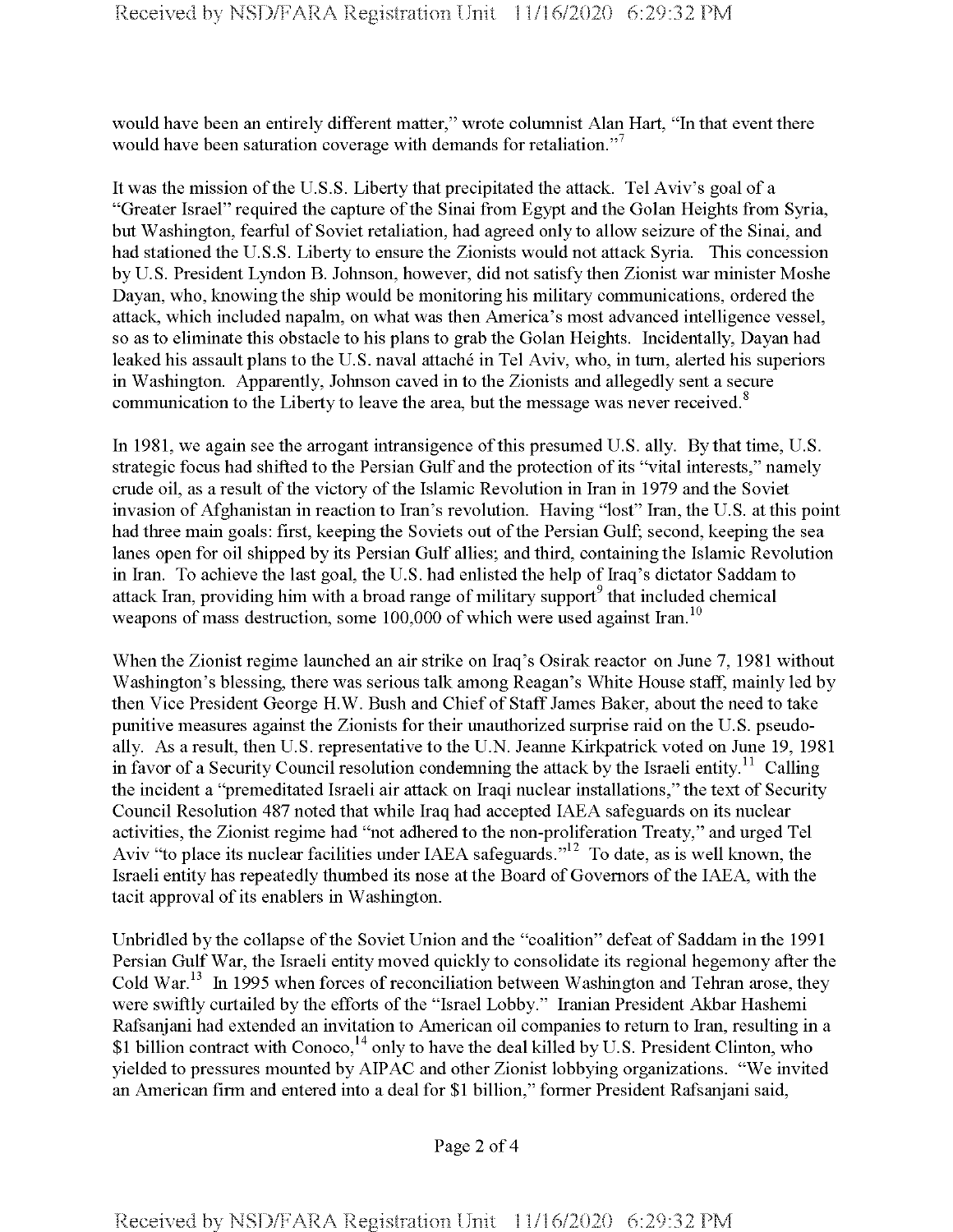adding, "This was a message to the United States, which was not correctly understood."<sup>15</sup> By 1996, a senior staffer at AIPAC had drafted the Libya Sanctions Act which instituted secondary sanctions on investments in Iran's energy sector and served as a basis for an ever-increasing U.S. sanction regimen against Iran that remains in force,<sup>16</sup> except for some miniscule relief measures granted as a result of the Geneva agreement on Iran's nuclear program.

Moreover, some U.S. lawmakers, headed by Republican Senate leader Mitch McConnell under pressure from the Zionist lobby, are seeking to revive stalled legislation to authorize additional economic sanctions on Iran. Leading the drive are New Jersey Democrat Robert Menendez, chairman of the Senate Foreign Relations Committee, and Illinois Republican Senator Mark Kirk,  $17$  who happens to be the number one recipient of contributions from Zionist political action committees  $18$  with Menendez coming in second in 2012  $19$  and McConnell not far behind. Interestingly enough, U.S. President Obama himself is in fourth place for cumulative Zionist PAC campaign funding while hawkish Arizona Republican Senator John McCain is in fifth.<sup>20</sup>

The illogic of this Zionist warmongering approach follows from its self-defeating nature. First, the Israeli entity does not have the requisite ordnance to inflict significant damage upon Iran's hardened nuclear sites. Second, instead of crippling the Iranian economy as desired, the evertougher sanctions have had the opposite effect of making the Islamic Republic more selfsufficient. Third, and despite the squawking by chicken hawks to the contrary, any unilateral military action against Iran would not only backfire, but, as a consequence ofinternational outrage, would also lead to further condemnation and isolation of the Zionist entity, and a more rapid collapse of their already tenuous economic sanctions regimen. $^{21}$ 

## **Endnotes**

1 Michael Kassen and Lee Rosenberg, "Don't Let Up on Iran," *New York Times,* February 21, 2014, accessed February 26, 2014, http://mobile.nytimes.com/2014/02/22/opinion/dont-let-up-on-iran.html? r=0&referrer=.

4 Michael M. Phillips And Farnaz Fassihi, "Snake Tale: How Venom Binds U.S., Iran," *Wall Street Journal,* December 2, 2012, accessed February 26, 2014,

http://online.wsj.com/news/articles/SB10001424127887323830404578145561189737342.

<sup>6</sup> Michael Kassen and Lee Rosenberg, ibid.

Page 3 of 4

<sup>2</sup> Flynt Leverett and Hillary Mann Leverett, *Going to Tehran: Why the United States Must Come to Terms with the Islamic Republic of Iran* (New York: Metropolitan Books, 2013), 283.

<sup>3</sup> Jason D. Heiner, MD: Vikhyat S. Bebarta, MD; Shawn M. Varney, MD: Jason D. Bothwell, MD; and Aaron J. Cronin, PA-C, "Clinical Effects and Antivenom Use for Snake Bite Victims Treated at Three US Hospitals in Afghanistan," *Wilderness & Environmental Medicine* (2013): 2, accessed February 26, 2014, http://digitalcommons.unl.edu/cgi/viewcontent.cgi?article=1197&context=usarmyresearch.

<sup>5</sup> Staff, "Iranian Leaders Draw Red Lines Against Concessions on Plutonium Production Reactor, Uranium Enrichment, & Ballistic Missile Development," *The Tower Magazine,* February 14, 2014, accessed February 26, 2014, http://www.thetower.org/iranian-leaders-draw-red-lines-concessions-plutonium-production-reactor-uraniumenrichment-balhstic-missile-development/.

<sup>7</sup> Alan Hart, "Israel's Attack on USS Liberty - The Full Story," *Veterans Today,* June 7, 2012, accessed February 26, 2014, http://www.veteranstodav.com/2012/06/07/alan-hart-israels-attack-on-the-uss-libertv-the-full-storv/. <sup>8</sup> Alan Hart, ibid.

<sup>9</sup> Alan Friedman, *Spider's Web: the secret history ofhow the White House illegally armed Iraq* (New York: Bantam, 1993), xvi.

<sup>&</sup>lt;sup>10</sup> Flynt Leverett and Hillary Mann Leverett, ibid., 23.

<sup>&</sup>lt;sup>11</sup> Alan Friedman, ibid., 3-5.

<sup>&</sup>lt;sup>12</sup> United Nations Security Council Resolution 487, June 19, 1981, accessed February 26, 2014, http://unispal.un.org/unispal.nsf/d744b47860e5c97e85256c40005d01d6/6c57312cc8bd93ca852560df00653995.